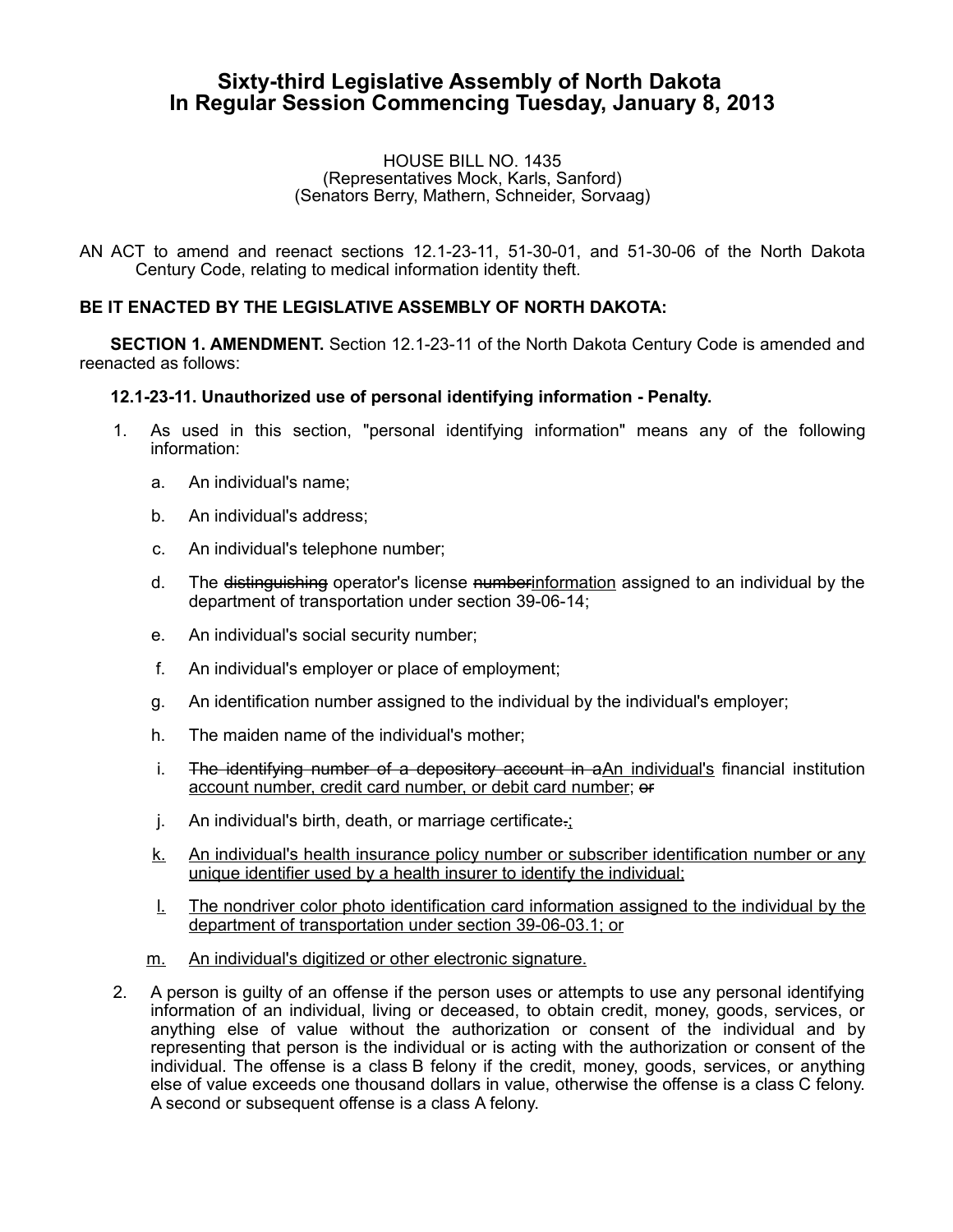- 3. A violation of this section, of a law of another state, or of federal law that is equivalent to this section and which resulted in a plea or finding of guilt must be considered a prior offense. The prior offense must be alleged in the complaint, information, or indictment. The plea or finding of guilt for the prior offense must have occurred before the date of the commission of the offense or offenses charged in the complaint, information, or indictment.
- 4. A prosecution for a violation of this section must be commenced within six years after discovery by the victim of the offense of the facts constituting the violation.
- 5. When a person commits violations of this section in more than one county involving either one or more victims or the commission of acts constituting an element of the offense, the multiple offenses may be consolidated for commencement of prosecution in any county where one of the offenses was committed.

**SECTION 2. AMENDMENT.** Section 51-30-01 of the North Dakota Century Code is amended and reenacted as follows:

### **51-30-01. Definitions.**

In this chapter, unless the context or subject matter otherwise requires:

- 1. "Breach of the security system" means unauthorized acquisition of computerized data when access to personal information has not been secured by encryption or by any other method or technology that renders the electronic files, media, or databases unreadable or unusable. Good-faith acquisition of personal information by an employee or agent of the person is not a breach of the security of the system, if the personal information is not used or subject to further unauthorized disclosure.
- 2. "Health insurance information" means an individual's health insurance policy number or subscriber identification number and any unique identifier used by a health insurer to identify the individual.
- 3. "Medical information" means any information regarding an individual's medical history, mental or physical condition, or medical treatment or diagnosis by a health care professional.
- 4. a. "Personal information" means an individual's first name or first initial and last name in combination with any of the following data elements, when the name and the data elements are not encrypted:
	- (1) The individual's social security number;
	- (2) The operator's license number assigned to an individual by the department of transportation under section 39-06-14;
	- (3) A nondriver color photo identification card number assigned to the individual by the department of transportation under section 39-06-03.1;
	- (4) The individual's financial institution account number, credit card number, or debit card number in combination with any required security code, access code, or password that would permit access to an individual's financial accounts;
	- (5) The individual's date of birth;
	- (6) The maiden name of the individual's mother;
	- (7) Medical information;
	- (8) Health insurance information;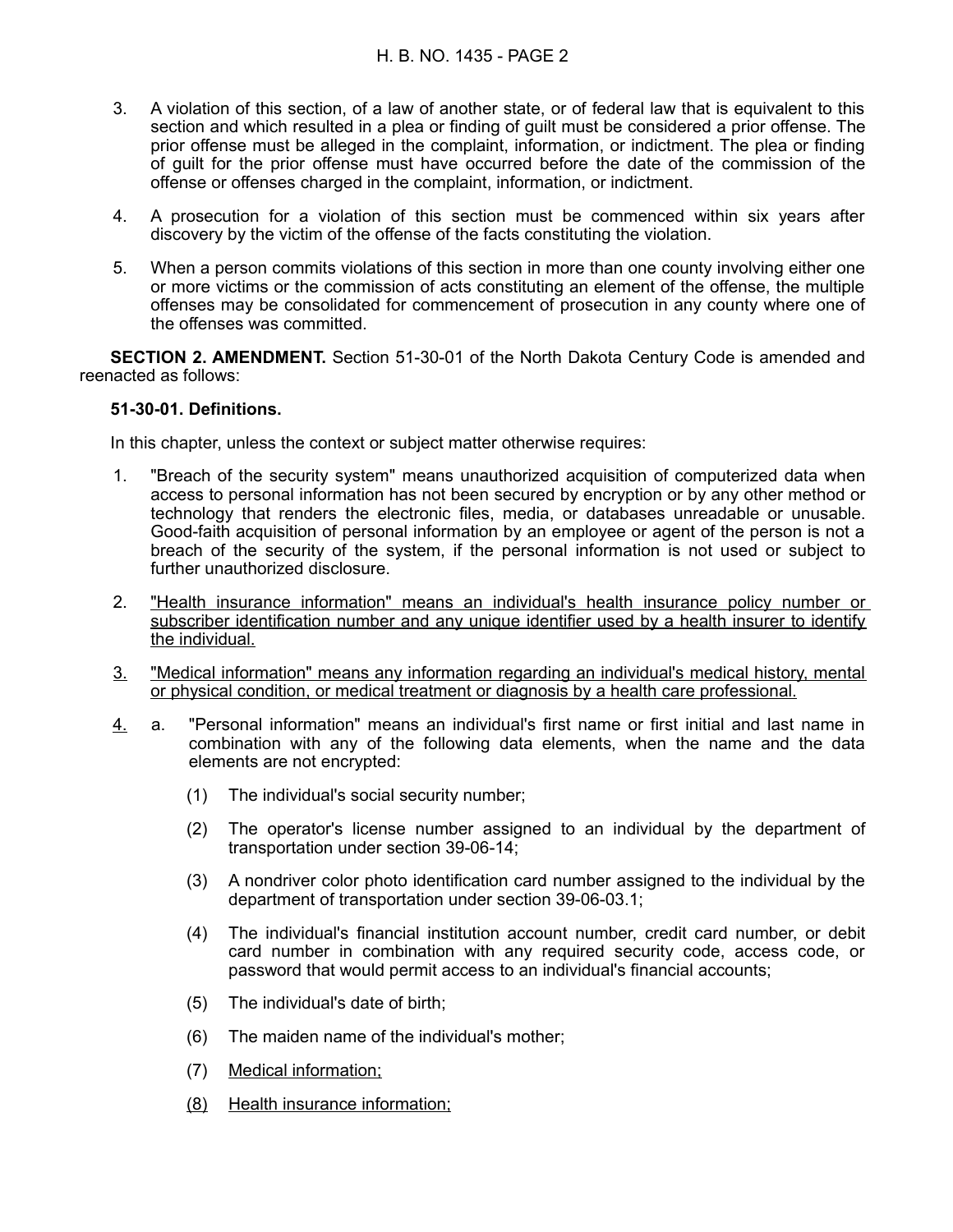- (9) An identification number assigned to the individual by the individual's employer; or
- (8)(10) The individual's digitized or other electronic signature.
- b. "Personal information" does not include publicly available information that is lawfully made available to the general public from federal, state, or local government records.

**SECTION 3. AMENDMENT.** Section 51-30-06 of the North Dakota Century Code is amended and reenacted as follows:

### **51-30-06. Alternate compliance.**

Notwithstanding section 51-30-05, a person that maintains its own notification procedures as part of an information security policy for the treatment of personal information and is otherwise consistent with the timing requirements of this chapter is deemed to be in compliance with the notification requirements of this chapter if the person notifies subject individuals in accordance with its policies in the event of a breach of security of the system. A financial institution, trust company, or credit union that is subject to, examined for, and in compliance with the federal interagency guidance on response programs for unauthorized access to customer information and customer notice is deemed to be in compliance with this chapter. A covered entity, business associate, or subcontractor subject to breach notification requirements under title 45, Code of Federal Regulations, subpart D, part 164, is considered to be in compliance with this chapter.